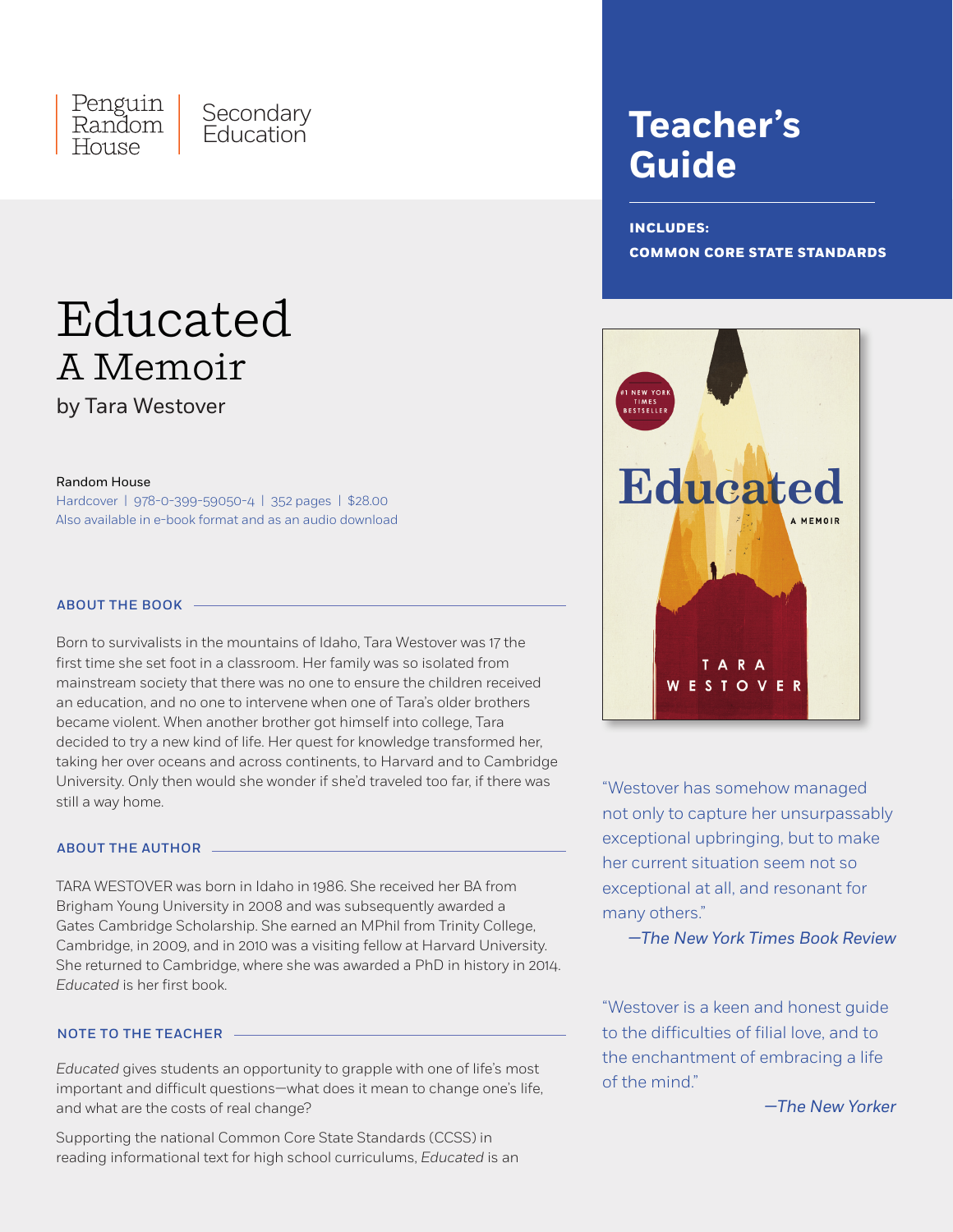|                                           | Teacher's Guide for Tara Westover's Educated                                                                                                                                                                                                                                                                                                                                                                                                                                                                                                                                                                                              |
|-------------------------------------------|-------------------------------------------------------------------------------------------------------------------------------------------------------------------------------------------------------------------------------------------------------------------------------------------------------------------------------------------------------------------------------------------------------------------------------------------------------------------------------------------------------------------------------------------------------------------------------------------------------------------------------------------|
| <b>NOTE TO THE TEACHER</b><br>(CONTINUED) | appropriate selection for grades 11 and 12 in Language Arts classes as well as for<br>Advanced Placement <sup>®</sup> English Literature and Composition and English Language and<br>Composition. At the college level, the book is appropriate for Composition, Literature,<br>and Gender Studies courses and is also ideal for first-year and common reading<br>programs.                                                                                                                                                                                                                                                               |
|                                           | In the following Examining Content Using Common Core State Standards section of<br>this guide, the prompts provide for a critical analysis of Educated using the CCSS for<br>Informational Text for grades 11 and 12 and are organized according to the standard<br>they primarily support. In addition, at the end of each standard and the corresponding<br>prompts, a classroom activity is provided that will enhance analysis of the text and give<br>the students the opportunity to examine the way the ideas and situations in the book<br>connect to their own lives.                                                            |
|                                           | For a complete listing of the Standards, go to: www.corestandards.org/the-standards                                                                                                                                                                                                                                                                                                                                                                                                                                                                                                                                                       |
| <b>PRE-READING ACTIVITIES</b>             | Teachers and students will have a richer reading experience if they take the time to<br>familiarize themselves with Tara Westover. Educators might ask students to watch<br>or read short interviews or listen to podcasts featuring Tara to gain an appreciation<br>for who she is. Tara has multimedia clips available on her website (tarawestover.com/<br>media) that provide an introduction to her life and points of discussion that prime<br>students for reading the text. Teachers can have students consider themes, ideas,<br>and questions the videos introduce, using those responses as points of entry for the<br>memoir. |
|                                           | In each section of the memoir, teachers might ask probing questions about the lessons<br>Tara is learning. Who are her teachers? How do the lessons she's learning change the<br>way she sees herself, her place in her family, and her place in the broader world?                                                                                                                                                                                                                                                                                                                                                                       |
|                                           | The memoir is divided into three parts. The conclusion of each section provides<br>opportunities for reflection and analysis, especially in writing. Teachers might ask<br>students to write in their journals or complete other low-stakes exploratory writing                                                                                                                                                                                                                                                                                                                                                                           |

might ask students to write in their journals or complete other low-stakes exploratory writing about any part of the text that resonates with them. These shorter, regular writing practices can be adapted into longer, more formalized pieces at the conclusion of the text study.

Note to teachers about trigger warnings: It is important that teachers take the time to create community agreements with students that enable the discussion of sensitive and controversial topics. *Educated* has intense scenes of violence and assault. It is imperative that teachers read the text first and alert students to moments in the text that could elicit strong emotions. Additionally, the "N-word" is used by Tara's brother, Shawn. Thoughtful discussions about the word's history and function in the memoir are recommended. Please see the Resources section for additional information.

# EXAMINING CONTENT USING COMMON CORE STATE STANDARDS

# KEY IDEAS AND DETAILS

CSS.ELA-LITERACY.RI.11-12.3 Analyze a complex set of ideas or sequence of events and explain how specific individuals, ideas, or events interact and develop over the course of the text.

■ Tara's father subscribes to many unusual theories and beliefs. Do those theories and beliefs seem strange to Tara? How do they shape the way her family lives?

 $\ldots$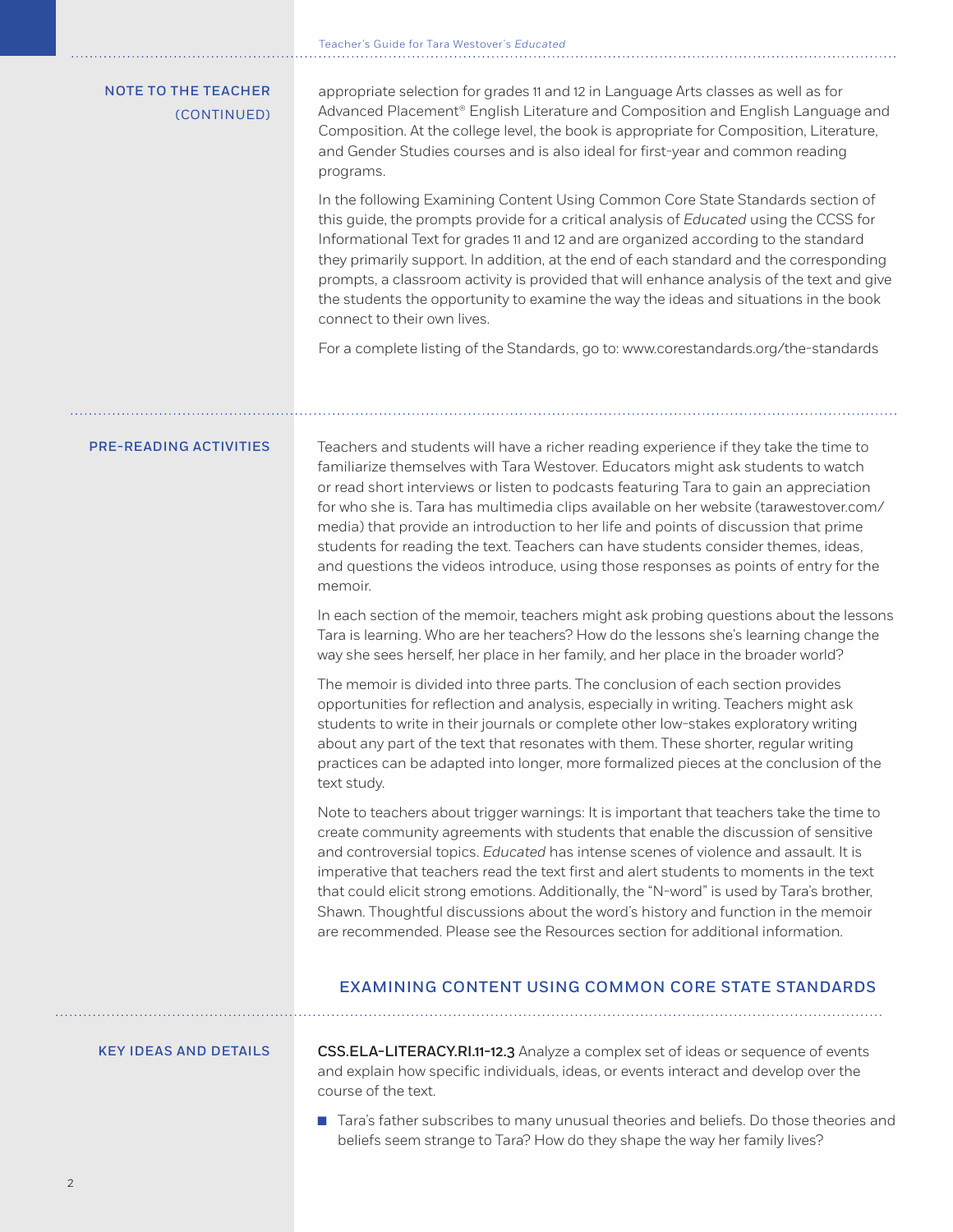# Teacher's Guide for Tara Westover's *Educated*

| <b>KEY IDEAS AND DETAILS</b><br>(CONTINUED) | ■ "I reached for those voices, reached into my mind—and there they were. Nothing<br>had ever felt so natural; it was as if I'd thought the sound" (p. 82). Tara is reluctant<br>to apply to BYU until Tyler tells here that she can get a degree in music. There is a<br>tendency in institutional education to push people away from what they love and<br>toward what might be useful in preparing them for a career. How did Tara's love of<br>music influence the shape of her life?                                                                                                         |
|---------------------------------------------|--------------------------------------------------------------------------------------------------------------------------------------------------------------------------------------------------------------------------------------------------------------------------------------------------------------------------------------------------------------------------------------------------------------------------------------------------------------------------------------------------------------------------------------------------------------------------------------------------|
|                                             | ■ "I can go to school, I had written in my journal that very afternoon. And I can buy<br>clothes. But I am still Tara Westover. I have done jobs no Cambridge student would do.<br>Dress us any way you like, we are not the same" (p. 242). Even though Tara does well<br>at Cambridge, she believes that she doesn't deserve to be there. Why does she feel<br>this way? Why is it hard for her to accept that she belongs? Is there an important<br>difference between her and the other students? Or is the difference only in her<br>mind?                                                  |
|                                             | Tara spends her first months at college working several jobs, trying to scrape<br>together enough money for food and rent. Why does not having enough money<br>make it hard for her to focus on her education? What does she mean when she says<br>that the most powerful advantage of money is "the ability to think of things besides<br>money" (p. 207)?                                                                                                                                                                                                                                      |
| <b>DISCUSSION QUESTIONS</b>                 | Pose the following questions to the students, emphasizing their personal connection<br>to the ideas in the text.                                                                                                                                                                                                                                                                                                                                                                                                                                                                                 |
|                                             | Mhat's the difference between an education that you choose for yourself and one<br>someone chooses for you? What would you pursue, if given the chance?                                                                                                                                                                                                                                                                                                                                                                                                                                          |
|                                             | In Is there anything in your life that you love the way Tara loves music? How do you feel<br>when you are doing it?                                                                                                                                                                                                                                                                                                                                                                                                                                                                              |
|                                             | Just as Tara doesn't feel that she is good enough to belong at Cambridge, what<br>stories do you tell yourself about who you are that might make you think you don't<br>belong in certain places?                                                                                                                                                                                                                                                                                                                                                                                                |
|                                             | Tara says that the primary advantage of money is the freedom to think of things<br>$\mathbb{R}^n$<br>besides money. Do you believe that? Think about your own life and needs. How<br>much money do you think you will need to make in order to be content?                                                                                                                                                                                                                                                                                                                                       |
|                                             | Tara has written the story of her life. Think of your own life as if it were a story. What<br>is the shape of that story? What part of the story are you at now? Like Tara, have you<br>had moments that looked like failures? What happened next?                                                                                                                                                                                                                                                                                                                                               |
| <b>CLASSROOM ACTIVITY</b>                   | Students may have strong reactions to how Shawn and her father treat Tara and other<br>women in the text. Drawing on the work of the Teaching Tolerance series on toxic<br>masculinity, a teacher might help students think about the connections between<br>masculinity, aggression, and violence. In a Socratic seminar, teachers can have<br>students track Tara's interactions with Shawn and her father throughout the text and<br>use them as a basis for a discussion (tiny.cc/TeachingMasculinity).                                                                                      |
|                                             | Buck's Peak is on a mountain Tara calls the Indian Princess. A teacher could use<br>the Tribal Nations Map (see the Resources section at the end of the guide) to lead<br>students in a study about the history of the Native American nations that lived in Idaho,<br>citing examples from the text for reference. Once students have that knowledge, they<br>can then learn about land acknowledgements using the Honor Native Land guide<br>(also available in the Resources section) and how to support current efforts by Native<br>American nations as a result of those acknowledgements. |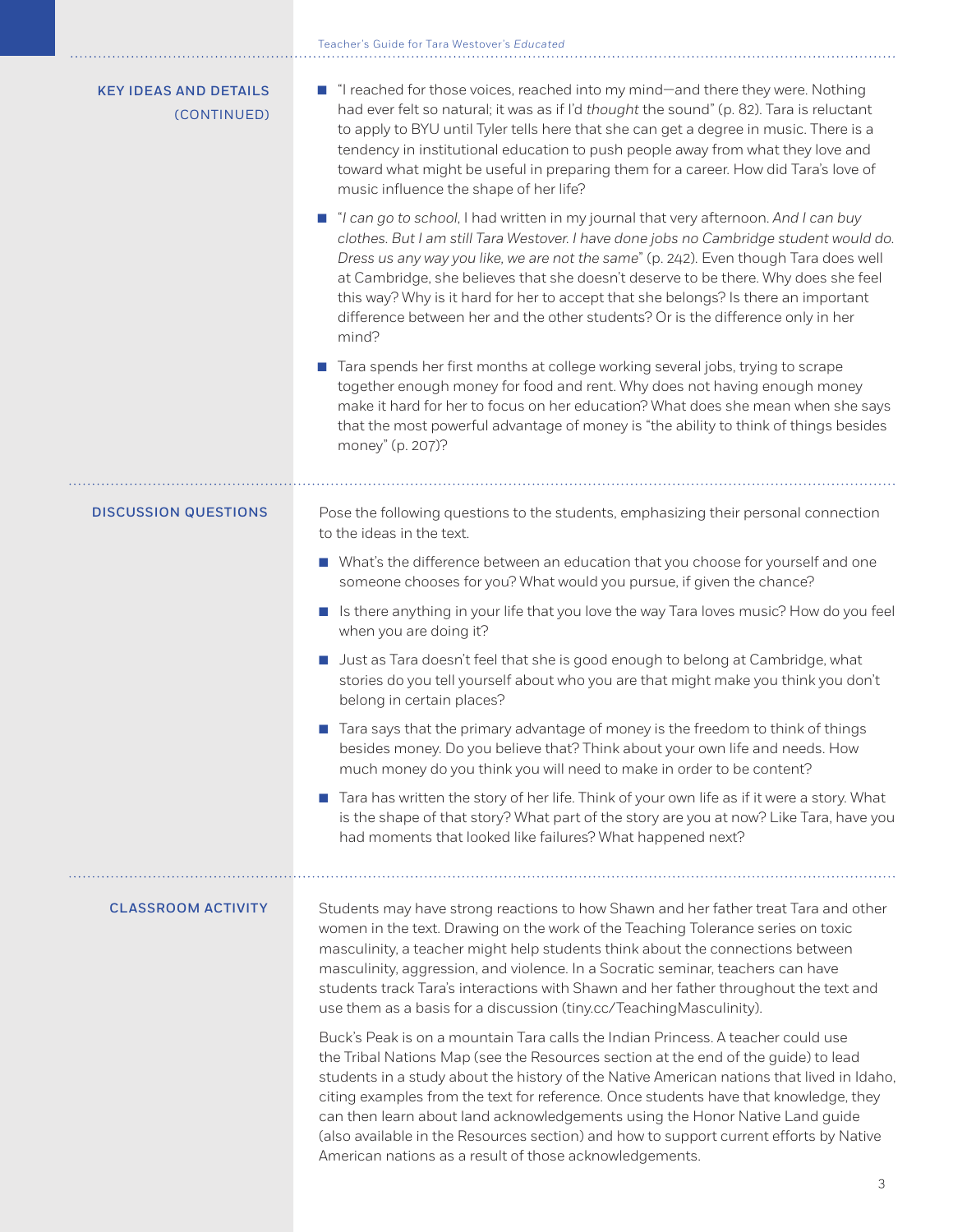DISCUSSION QUESTIONS CCSS.ELA-LITERACY.RL.11-12.2 Determine two or more themes or central ideas of a text and analyze their development over the course of the text, including how they interact and build on one another to produce a complex account; provide an objective summary of the text.

# FEMINISM:

- 1. "Tyler had said I was special once . . . there was something in me, something like what was in the prophets, and that it was not male or female, not old or young; a kind of worth that was inherent and unshakable. . . . Suddenly that worth felt conditional . . . It was not inherent; it was bestowed" (p. 119). What shakes Tara's confidence in her worth? How does she rebuild this sense of her own worth?
- 2. Tara grows up in a world that has made many assumptions about women: what they are good at and how they're supposed to behave, when they should get married and have children, and so on. In college Tara reads the 19th-century philosopher John Stuart Mill, who said that a woman cannot be defined, because the nature of women is "a subject on which nothing final can be known." Mill's refusal to define what a woman is is very liberating for Tara. Why? Does it free her to define herself?

#### ABUSE:

- 1. "*It's strange how you give the people you love so much power over you*, I had written in my journal. But Shawn had more power over me than I could possibly have imagined. He had defined me to myself, and there's no greater power than that" (p. 199). What's the evolution of Tara's relationship with Shawn? Why is she so drawn to him when he first moves back home? When does she begin to understand that even though she loves him, she needs to protect herself from him?
- 2. "It was a game, he says. He had no idea he'd hurt me until he saw me cradling my arm at the site. . . . He brings me ice wrapped in a dish towel and says next time we're having fun, I should tell him if something is wrong" (p. 195). Abuse can alter your conception of reality. Discuss the concept of gaslighting and why it's so difficult at first for Tara to claim her own version of events.
- 3. "I learned to accept my decision for my own sake . . . Because I needed it, not because he deserved it. It was the only way I could love him" (p. 328). Tara writes about forgiving her father, but at the same time she has chosen to remain estranged from him. What does it mean to forgive someone but choose not to have them in your life?
- 4. "I believed myself invincible" (p. 191). Tara says that asking for help was crucial to healing after her brother's attacks but that, at the same time, asking for help was nearly impossible for her to do. She couldn't stand to feel vulnerable. Why is it that when people need help the most they find it hard to ask for it? Why is it that when we are struggling we isolate ourselves?

### BELIEF AND FAITH:

"Negative liberty . . . is the freedom from external obstacles or constraints. . . . positive liberty is self-mastery—the rule of the self, by the self. To have positive liberty, he explained, is to take control of one's own mind; to be liberated from irrational fears and beliefs, from addictions, superstitions and all other forms of self-coercion" (p. 256). Tara's lecturer at Cambridge describes Isaiah Berlin's concepts of negative and positive liberty. Though she doesn't understand the concepts at first, they become important principles for her as she struggles to reconcile her loyalty to her family with her desire to forge her own mind.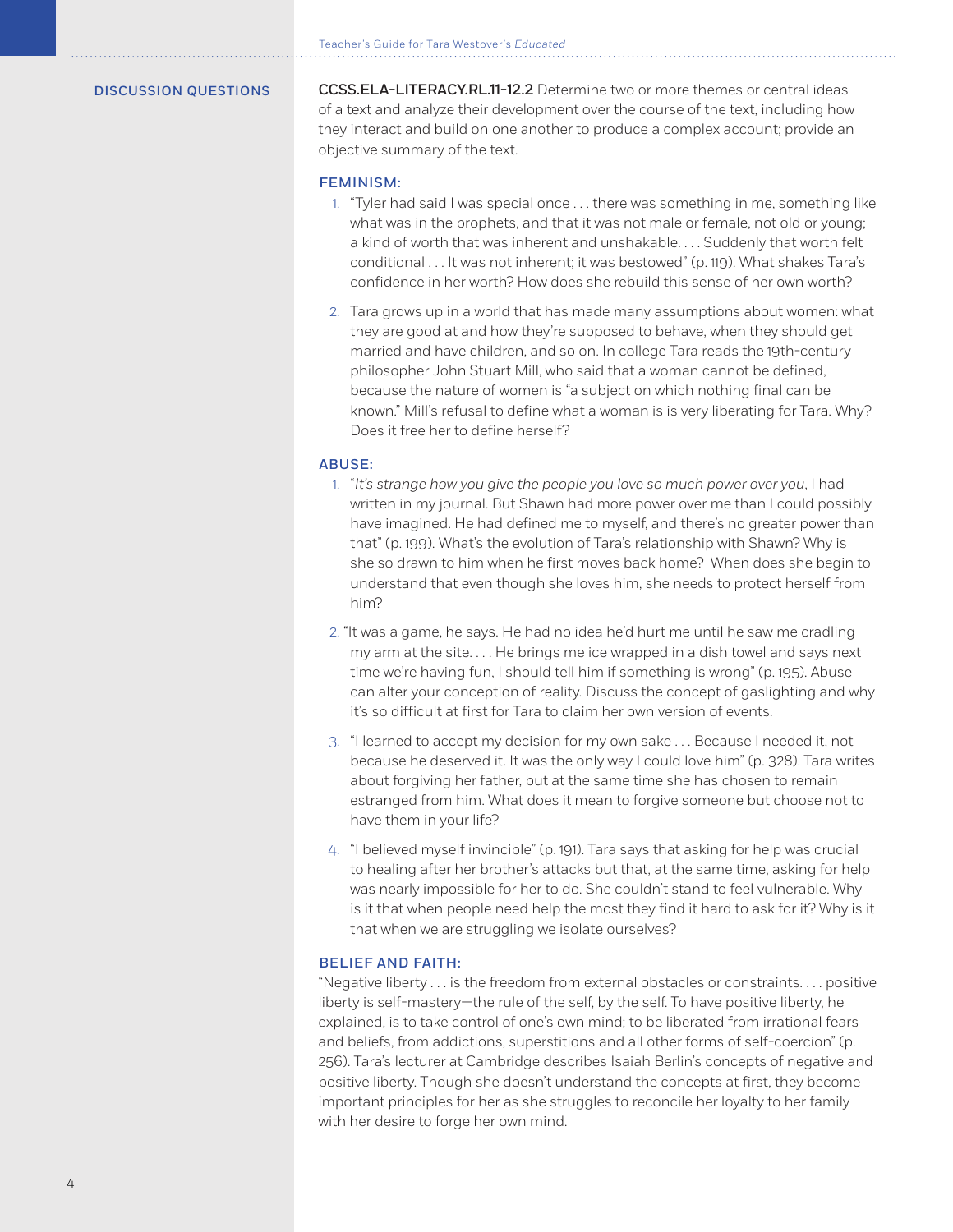| <b>DISCUSSION QUESTIONS</b><br>(CONTINUED) | 1. "People take drugs for pain,' he said, 'it's normal" (p. 183). Here Charles tries to<br>convince Tara to take an ibuprofen for her earache. Why can't Tara take it at<br>first? What has she learned at home about professionalized medicine? Why<br>does she feel that taking the medicine would be a betrayal of her family's<br>beliefs?<br>2. "The word and the way Shawn said it hadn't changed; only my ears were<br>different" (pp. 180-81). Tara had never heard of the civil rights movement until<br>she went to college. How does learning about it change her understanding<br>of the role race has played in American history? How does it change her<br>behavior?                                                                                                                                                                       |
|--------------------------------------------|----------------------------------------------------------------------------------------------------------------------------------------------------------------------------------------------------------------------------------------------------------------------------------------------------------------------------------------------------------------------------------------------------------------------------------------------------------------------------------------------------------------------------------------------------------------------------------------------------------------------------------------------------------------------------------------------------------------------------------------------------------------------------------------------------------------------------------------------------------|
|                                            | 3. "What is a person to do, I asked, when their obligations to their family conflict<br>with other obligations-to friends, to society, to themselves?" (p. 317). Tara<br>changes as a result of her education. She changes her ideas about race and<br>gender. She wants better treatment for others, but she also wants better<br>treatment for herself, and that puts her on a path of conflict with her brother<br>Shawn and her parents. What does Tara feel she owes her family? How does<br>she try to balance her desire to be loyal to her family with her need to be loyal<br>to herself?                                                                                                                                                                                                                                                       |
| <b>DISCUSSION QUESTIONS</b>                | Pose the following questions to the students, emphasizing their personal connection<br>to the ideas in the text.<br>Have there been times in your life when people tried to define you, create a narrative<br>and an identity for you? Did you believe in that narrative? Did you come to realize<br>that some or all of it didn't fit?<br>Have you ever read a book and felt forbidden to disagree with it?<br>Have you ever felt you had to be true to yourself even if it put you at odds with<br>people you love?<br>■ Why do we read books about people whose lives are different from our own? Have<br>you ever learned about someone whose life seemed dramatically different from<br>yours? How did that change the way you saw your own life? Are there lives you see<br>that you cannot imagine living? What life do you imagine for yourself? |
| <b>CLASSROOM ACTIVITY</b>                  | "I didn't want to be Horatio Alger in someone's tear-filled homage to the American<br>dream. I wanted my life to make sense, and nothing in that narrative made sense<br>to me" (p. 249). Lead a discussion with students that compares Educated to other<br>narratives and ideas about the American Dream. Students can be encouraged to draw<br>on their background knowledge and other texts they've read.                                                                                                                                                                                                                                                                                                                                                                                                                                            |
| <b>CRAFT AND STRUCTURE</b>                 | CSS.ELA-LITERACY.RI.11-12.6 Determine an author's point of view or purpose in a<br>text in which the rhetoric is particularly effective, analyzing how style and content<br>contribute to the power, persuasiveness or beauty of the text.<br>One winter, when I was very young, Luke found a great horned owl in the pasture"<br>(p. 163). How does the author use this story to illuminate her experience at college?<br>Tara has written about her life as she remembers it. Why add footnotes giving<br>other people's points of view?                                                                                                                                                                                                                                                                                                               |

Teacher's Guide for Tara Westover's *Educated*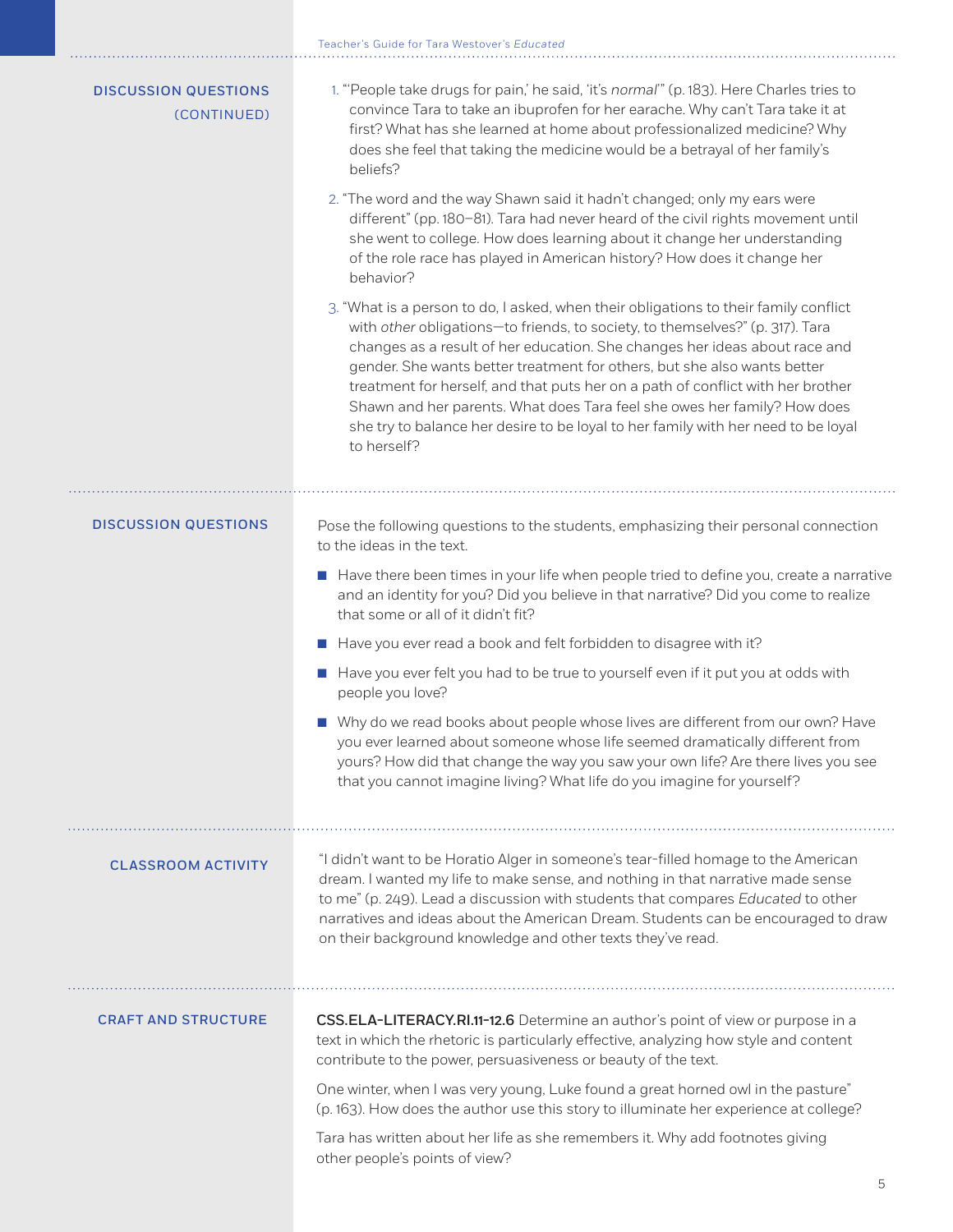|                                            | Teacher's Guide for Tara Westover's <i>Educated</i>                                                                                                                                                                                                                                                                                                                                          |
|--------------------------------------------|----------------------------------------------------------------------------------------------------------------------------------------------------------------------------------------------------------------------------------------------------------------------------------------------------------------------------------------------------------------------------------------------|
| <b>CLASSROOM ACTIVITY</b>                  | Construct a "syllabus" of all the texts Tara reads throughout the memoir. Then, in<br>book groups or individually, have students read one of these texts and compare it<br>to what Tara writes about it, their own opinion of the text, and how it deepens their<br>understanding of her experiences.                                                                                        |
| <b>RESOURCES</b>                           | "Tribal Nations Maps," Data.gov (tiny.cc/TribalNations)                                                                                                                                                                                                                                                                                                                                      |
|                                            | "Leaning into Difficult Topics: Toward an Informed Stance," Tricia Ebarvia,<br>Moving Writers (tiny.cc/DifficultTopics)                                                                                                                                                                                                                                                                      |
|                                            | "K-W-L Charts," Facing History and Ourselves (tiny.cc/KWLCharts)                                                                                                                                                                                                                                                                                                                             |
|                                            | "Hate Makes a Comeback in the Pacific Northwest," Nicholas K. Geranios,<br>The Denver Post (tiny.cc/HateInPNW)                                                                                                                                                                                                                                                                               |
|                                            | "Socratic Seminar: Teaching the N-Word," Teaching Channel<br>(tiny.cc/TeachingChannel)                                                                                                                                                                                                                                                                                                       |
|                                            | "Honor Native Land: A Guide and Call to Acknowledgment," U.S. Department of Arts<br>and Culture (tiny.cc/HonorNativeLand)                                                                                                                                                                                                                                                                    |
| <b>OTHER WORKS OF INTEREST</b>             | Maya Angelou, I Know Why the Caged Bird Sings                                                                                                                                                                                                                                                                                                                                                |
|                                            | Margaret Atwood, The Handmaid's Tale                                                                                                                                                                                                                                                                                                                                                         |
|                                            | Isaiah Berlin, "Two Concepts of Liberty: An Inaugural Lecture Delivered<br>before the University of Oxford on 31 October 1958"                                                                                                                                                                                                                                                               |
|                                            | Frederick Douglass, Narrative of the Life of Frederick Douglass                                                                                                                                                                                                                                                                                                                              |
|                                            | Benjamin Franklin, The Autobiography of Benjamin Franklin                                                                                                                                                                                                                                                                                                                                    |
|                                            | John Stuart Mill, The Subjugation of Women                                                                                                                                                                                                                                                                                                                                                   |
|                                            | Jeannette Winterson, Why Be Happy When You Could Be Normal?                                                                                                                                                                                                                                                                                                                                  |
|                                            | Virginia Woolf, "A Sketch of the Past," Moments of Being                                                                                                                                                                                                                                                                                                                                     |
| <b>ABOUT THIS</b><br><b>GUIDE'S WRITER</b> | DR. KIMBERLY N. PARKER currently prepares preservice teachers at the Shady Hill<br>School in Cambridge, MA. She taught English in a variety of school settings for 16<br>years, is active in the National Council of Teachers of English, and is a co-founder<br>of #DisruptTexts. Dr. Parker holds a PhD in Curriculum and Instruction from the<br>University of Illinois-Urbana Champaign. |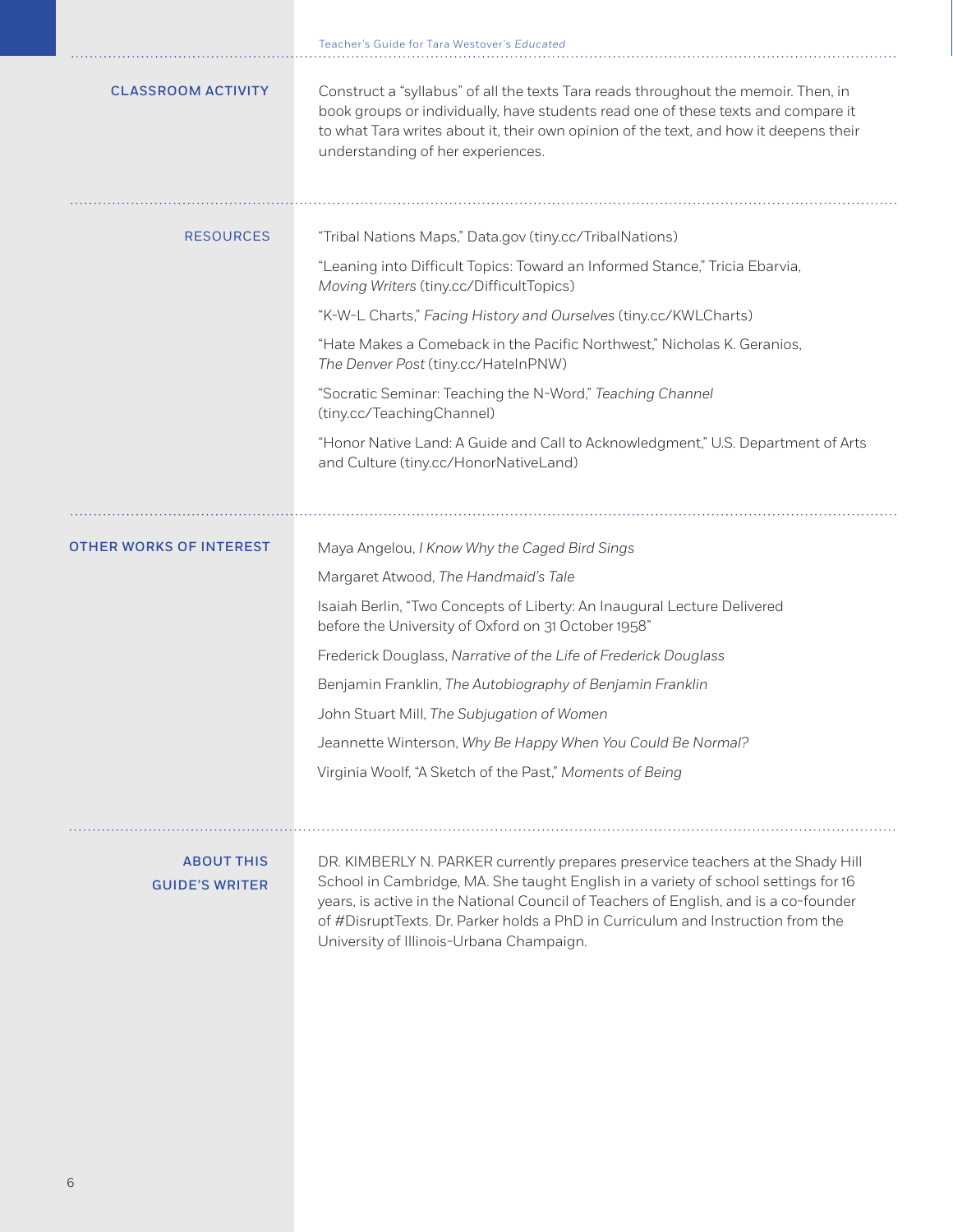NOTES: